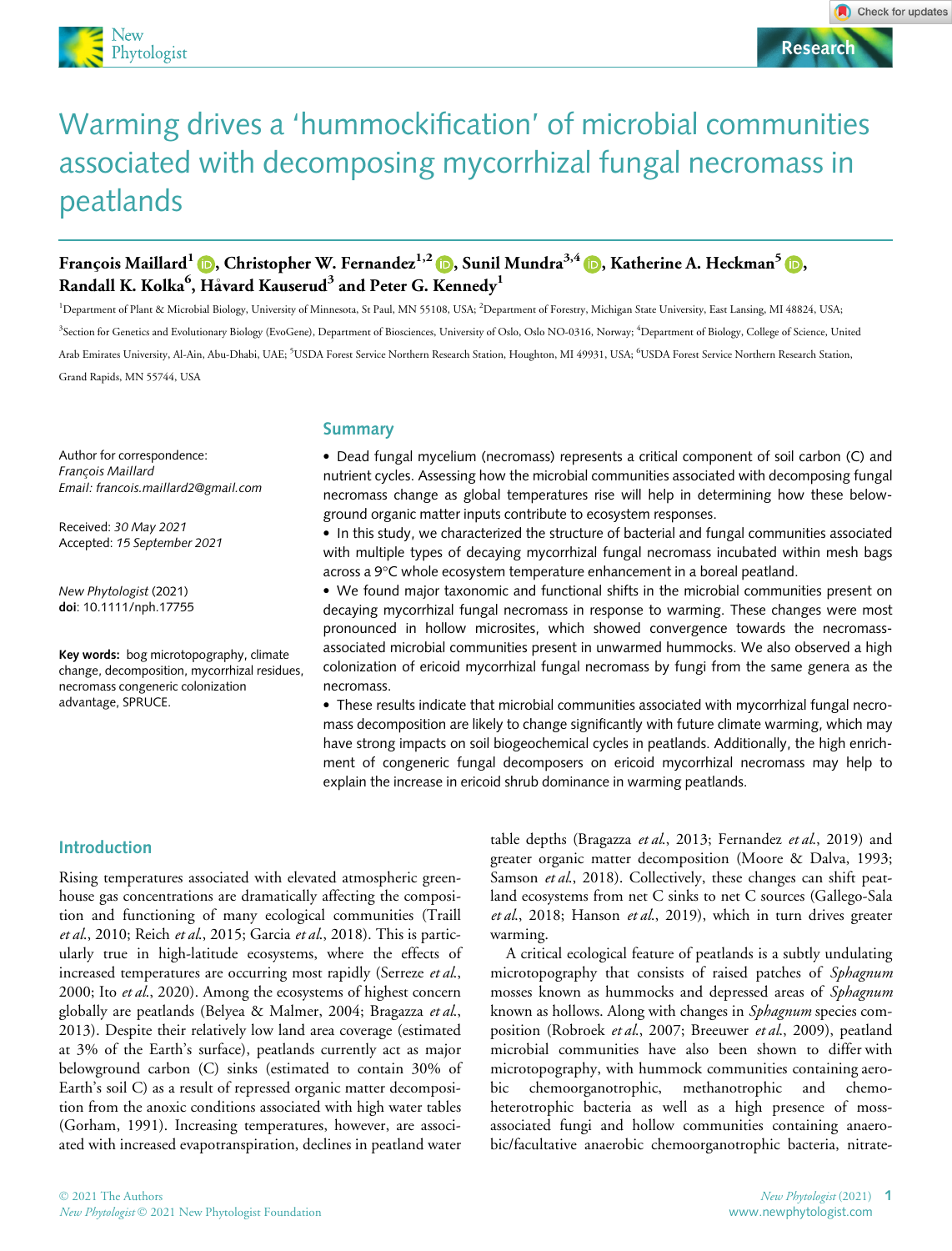New<br>Phytologist 2 Research Phytologist (2008) and the contract of the contract of the contract of the contract of the contract of the contract of the contract of the contract of the contract of the contract of the contract of the contract

reducing bacteria, methanogenic archaea and a higher presence of root-associated fungi (Asemaninejad et al., 2017, 2019). Owing to their differential proximity to the water table and therefore aerobic conditions, decomposition of organic matter typically occurs faster in hummocks than in hollows (Moore & Basilenko, 2006; Moore et al., 2007). However, as air temperatures rise, this pattern is likely to be modified, with warming increasing aerobic conditions in hollows and thereby stimulating greater rates of decomposition (Fernandez et al., 2019).

Many high-latitude peatlands contain additional plant functional types along with Sphagnum mosses, including both ericaceous shrubs and trees. Both trees and shrubs host diverse rootassociated fungal communities (Andersen et al., 2013) and form ericoid mycorrhizal and ectomycorrhizal symbiosis, respectively, which play a well-recognized role in facilitating host plant acquisition of nutrients from organic sources (Read et al., 2004). When mycorrhizal fungi die, their extensive mycelia, including recalcitrant cell wall components, such as melanin (Ryan et al., 2020), contribute to the soil organic matter (SOM) pool. Given the much lower initial  $C$ : nitrogen  $(N)$  ratio of fungal necromass compared with Sphagnum mosses and other dead plant inputs (Wang et al., 2015), this belowground organic matter input may be a particularly important source of N in peatlands and other ecosystems (Read et al., 2004; Zhang et al., 2019). Mycorrhizal fungi might also contribute directly to their host nutrition by mining nutrients and notably N, the soil fungal necromass pool. For example, N transfer from fungal necromass and derived compounds has been reported for both ericoid mycorrhizal and ectomycorrhizal fungi (Leake & Read, 1990; Kerley & Read, 1995; Akroume et al., 2019). Internal recycling of mycelium (i.e. fungi decomposing their own dead mycelium) has also been suggested as a potential source of N for the host plant, particularly for the cord-forming ectomycorrhizal fungi in boreal forests (Clemmensen et al., 2015), but mycorrhizal fungal necromass may also be exploited by closely related mycorrhizal taxa, which probably have enzymatic capacities well matched to modify compounds present in the mycelia of their congeners.

The recent application of high-throughput molecular identification methods has provided greater insight into the structure of microbial communities associated with decomposing fungal necromass. For example, it is now clear that fungal necromass is quickly decomposed by fast-growing bacteria and fungi, with significant changes in community composition towards taxa with stronger enzymatic capacities over time (Brabcová et al., 2016; Maillard et al., 2020, 2021). In temperate ecosystems, it has also been shown that some ectomycorrhizal fungi colonize fungal necromass efficiently, supporting the potential role of dead mycelium as a nutrient source for root-associated fungi (Brabcova et al., 2016; Fernandez & Kennedy, 2018; Maillard et al., 2021). However, in studies using mycorrhizal fungi as necromass, mycorrhizal fungal colonizers were not closely related to the species that produced the substrate (Brabcová et al., 2016; Fernandez & Kennedy, 2018). There also appear to be important differences in the structure of decomposer microbial communities depending on the chemistry of the fungal

necromass being colonized, particularly in relation to initial nitrogen and melanin content (Brabcová et al., 2018; Fernandez & Kennedy, 2018; Beidler et al., 2020). Relative to the effects of time and initial necromass chemistry, however, much less is known about the extent to which necromass-associated microbial community structure is influenced by extrinsic environmental factors (Fernandez et al., 2016). Recent studies have found that necromass-associated microbial communities can differ along natural gradients of vegetation type (grassland vs forest (Beidler et al., 2020), pine vs oak forest (Fernandez & Kennedy, 2018), and ectomycorrhizal-dominated vs arbuscular mycorrhizal-dominated forests (Beidler et al., 2020)), but how these communities respond to experimentally altered climatic conditions is currently unknown.

The goal of this study was to determine how the microbial communities associated with decomposing mycorrhizal fungal necromass respond to changes in peatland temperatures under field conditions. To do so, we incubated necromass from mycorrhizal fungi with diverse initial chemistries in the SPRUCE experiment in northern Minnesota, USA. SPRUCE consists of a series of large open-topped chambers in which below- and aboveground heating is being applied in  $+ 2.25^{\circ}$ C increments up to 9°C above ambient temperatures (Hanson et al., 2017). Our previous work in this system found that increased ecosystem temperatures stimulated the decomposition of mycorrhizal fungal necromass, but only in the hollow microsites, where water table depth was significantly lowered by the warming (Fernandez et al., 2019). Here, we focus on three primary questions: to what extent do changes in microbial community structure on mycorrhizal fungal necromass track the observed patterns of mass loss in regard to a temperature by microtopography interaction; what chemical attributes of decomposed mycorrhizal fungal necromass most strongly correlate with shifts in microbial community structure; and is decomposing mycorrhizal fungal necromass a potential hotspot of colonization by mycorrhizal fungi?

# Materials and Methods

#### Study site

The SPRUCE project is an ecosystem climate manipulation experiment located in a forested peatland at the Marcell Experimental Forest in northern Minnesota, USA (47°30.4760'N, 93°27.1620'W). The climate change treatments are located in the S1 bog, which is a weakly ombrotrophic peatland with a perched water table (Sebestyen et al., 2011). The vegetation is codominated by Picea mariana and Larix laricina trees, with ericaceous shrubs such as Rhododendron groenlandicum and Chamaedaphne calyculata, and a thick bryophyte layer dominated by Sphagnum angustifolium and S. fallax in hollows and S. magel*lanicum* on hummocks. The  $+ 0$ ,  $+ 2.25$ ,  $+ 4.5$ ,  $+ 6.75$  and  $+$ 9°C warming treatments are run in conjunction with elevated  $CO<sub>2</sub>$  treatment at +500 ppm above ambient reference plots (*c*. 900 ppm) in large open-top chambers (12 m in diameter). Further environmental and experimental details associated with SPRUCE are provided in Hanson et al. (2017).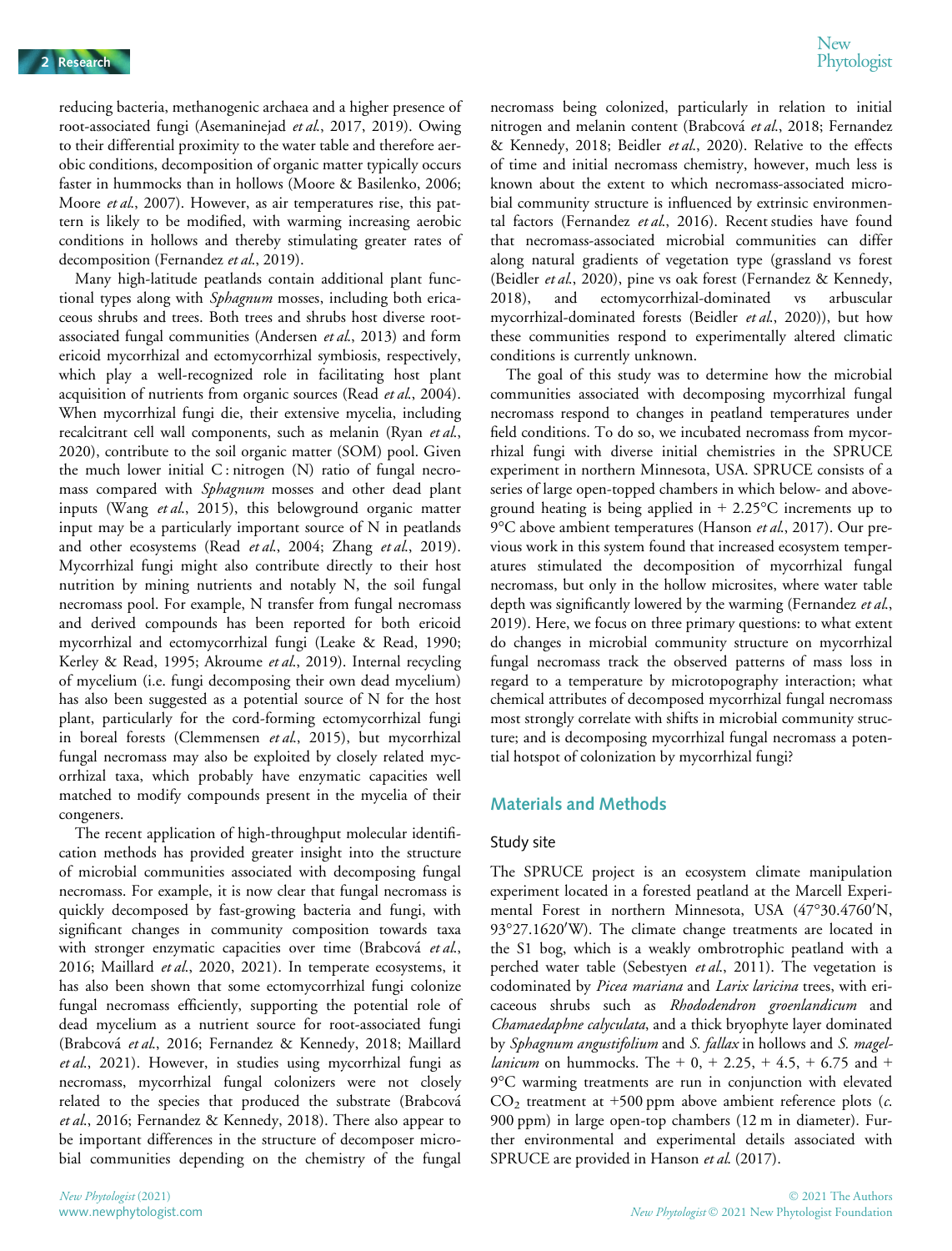## Necromass generation

Necromass was generated from four mycorrhizal fungal species that naturally associate with either ectomycorrhizal tree hosts or ericoid mycorrhizal shrubs in the S1 site: Cenococcum geophilum (ectomycorrhizal), Suillus grisellus (ectomycorrhizal), Meliniomyces bicolor (ectomycorrhizal and ericoid mycorrhizal) and Oideodendron griseum (ericoid mycorrhizal). (We are aware of recent taxonomic updates to the genus Meliniomyces (Hambleton & Sigler, 2005; Fehrer et al., 2019), but because this name was applied in our previous work in this study system (Fernandez et al., 2019) and there is still widespread usage of this genus name in the literature, we have maintained its application here.) Fungal isolates were grown in 50 ml of half-strength potato dextrose broth (PDB, Difco; BD Products, Franklin Lakes, NJ, USA) in 125 ml flasks shaken on orbital shakers at 80 rpm at room temperature for 30 d. Fungal biomass was then harvested, rinsed in deionized water, and dried at 27°C in a drying oven for 24 h. This temperature was chosen to minimize any chemical changes in dead mycelium that would be generated by drying at higher temperatures. Nylon mesh litter bags ( $c$ . 3  $\times$  3 cm, 53  $\mu$ m nylon mesh (Elko, Minneapolis, MN, USA)) containing on average 42 mg dry mass of the four necromass types were heat-sealed (American International Electric Inc., City of Industry, CA, USA).

# Necromass incubation

Our study focused on characterizing the microbial communities on the same incubated necromass as analyzed in Fernandez et al. (2019). Briefly, litter bags containing necromass of each type were incubated individually c. 5 cm deep into the sphagnum in both hummocks and hollows within three replicate plots in the treatment chambers (five temperature and two  $CO<sub>2</sub>$  treatment levels) for 3, 12 and 24 months  $(n=720)$ . The decomposition incubations were initiated on 1 June 2016 and harvested on 2 September 2016 (3 months), 7 June 2017 (12 months) and 5 June 2018 (24 months). Upon harvest, litter bags were immediately put into plastic ziptop bags that were placed on ice in a cooler and transported back to the laboratory within 24 h for processing. Incubated necromass was then placed in the drying oven set at 27°C until mass readings stabilized. Following drying, dry mass of the necromass was measured.

# Necromass chemical profiling

The initial melanin content of each necromass type was assessed using a quantitative colorimetric assay (Fernandez & Koide, 2014). The initial C and N content of each necromass type was determined using an elemental analyzer at the University of Minnesota. Fourier transform infrared (FTIR) spectroscopy was used to investigate the biochemical composition of the necromass following incubation. Two milligrams of each necromass type were individually ground until homogenous in an agate mortar and pestle with 100 mg KBr. Samples were then pressed into disks and transmission FTIR spectra were recorded using a



Thermo Scientific Nicolet iS5 spectrometer with an iD1 Transmission accessory. Sixty-four scans were averaged across the 4000–400  $\mathrm{cm}^{-1}$  range at a resolution of 4  $\mathrm{cm}^{-1}$ . Background subtraction was applied using a pure KBr spectrum, and a baseline correction was applied to remove baseline distortions. Both background subtraction and baseline correction were done in OMNIC, v.9 (Thermo Fisher Scientific Inc., Waltham, MA, USA), while peak heights were normalized by calculating *z*-scores before final analysis. To link the treatment effects with residual necromass chemistry, peaks corresponding with chemical bonds in common organic polymers were identified (Supporting Information Table S1) and normalized peak height values were used in statistical analyses.

## Molecular analyses

Remaining necromass not used for the FTIR analyses from the 3 and 12-month incubations was subjected to bacterial and fungal community molecular identification. (A loss of replication from the 24-month incubation as a result of litter bag disappearances in multiple plots prevented a balanced sampling at this time period. As such, all 24-month samples were excluded from our community analyses.) In total, 160 samples were analyzed (four necromass types  $\times$  five temperatures  $\times$  two CO<sub>2</sub> concentrations  $\times$  two microtopographies  $\times$  two incubation times). Total genomic DNA was extracted with PowerSoil kits (MoBio, Carlsbad, CA, USA), with all of the remaining fungal material from each sample added to the kit lysis tubes. Before extraction, the necromass samples were bead-beaten (BioSpec Products, Bartlesville, OK, USA) for 5 s to ensure homogenization. The remainder of the extraction followed the manufacturer's instructions. A DNA extraction blank (lysis tubes with no substrate added) was also included. To study bacterial and fungal community composition, we amplified 16S rRNA and ITS2 regions using the following primer combinations: bacteria, 515F 5'-GT GCCAGCMGCCGCGGTAA-3' and 806R 5'-GGACTACHV HHHTWTCTAAT-3' (Caporaso et al., 2012); and fungi, fITS7a 5'-GTGARTCATCGARTCTTTG-3' and ITS4 5'-TC CTCCGCTTATTGATATGC-3' (Ihrmark et al., 2012). We used one-step PCR with tagged primers following protocols for PCR reaction, settings and library preparation steps described in Mundra et al. (2021). Molecular data was generated from two full Flow-Cell runs and Paired-End (PE:  $2 \times 300$  bp) sequencing were performed with Illumina Miseq.

#### Bioinformatics analyses

We followed a consistent bioinformatic analysis pipeline for both bacterial and fungal analyses as described previously (Mundra et al., 2021). In brief, we used BAYESHAMMER for error correction (Nikolenko et al., 2013), PEAR v.0.9.10 for reads merging (Zhang et al., 2014), FASTX-TOOLKIT v.0.0.14 and VSEARCH v.2.4.3 (Rognes et al., 2016) for quality filtering, and SDM v.1.41 (LotuS pipeline) for demultiplexing (Hildebrand et al., 2014). Further, ITSx v.1.0.11 was used to extract the ITS region (Nilsson et al., 2010) and reads with < 100 bp were excluded. Of a total of 10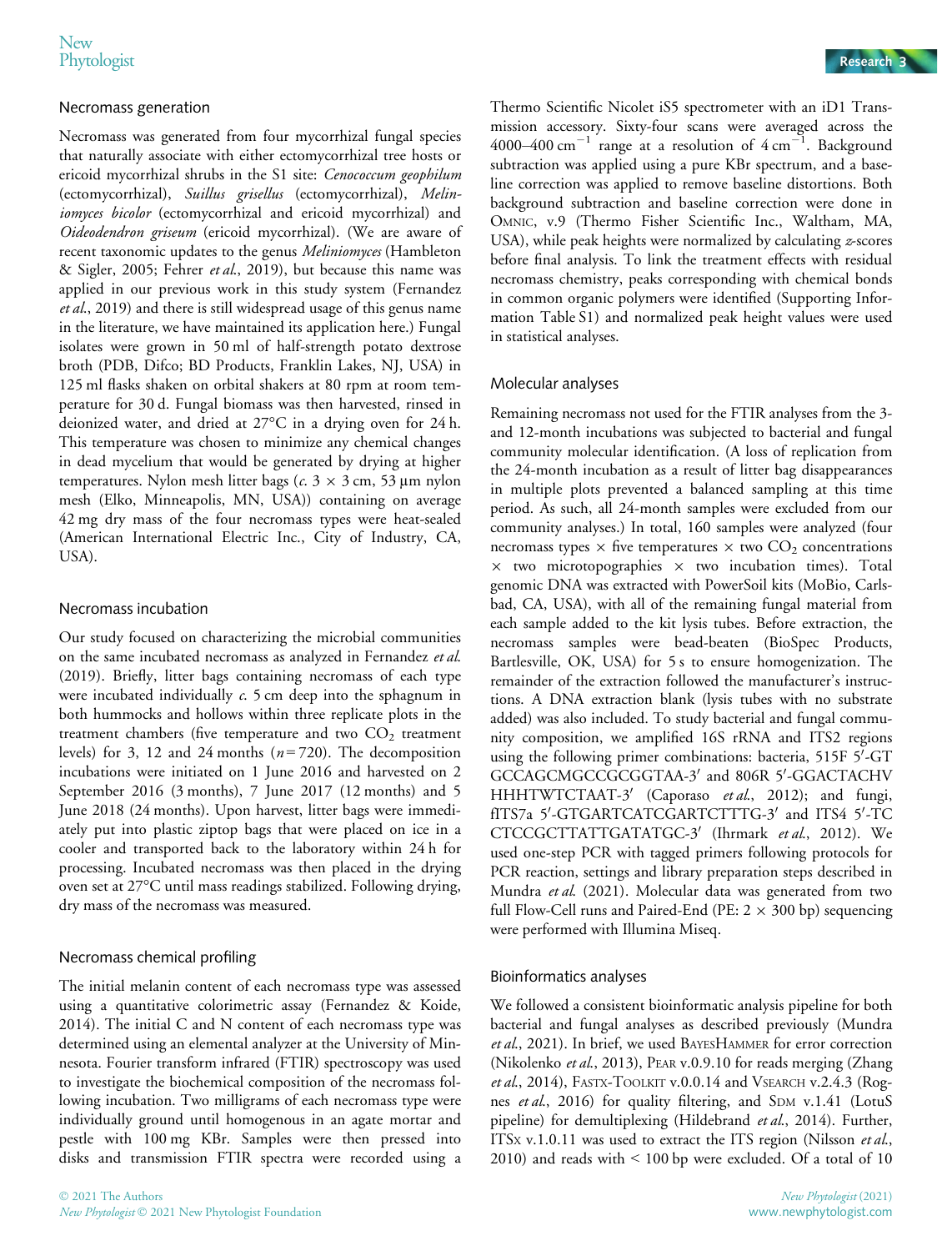and 21 million bacterial and fungal reads, 6.5 and 17.1 million remained after quality filtering. We used VSEARCH for dereplication, global singleton removal and sequence clustering at a 97% similarity threshold. Chimera analysis was conducted on the most common representative sequences using the '–uchime\_denovo' algorithm (Edgar et al., 2011), implemented in VSEARCH and operational taxonomic units (OTUs) with < 10 reads were removed. Taxonomic assignments for bacteria and fungi were performed using GREENGENE v.13.8 (DeSantis et al., 2006; McDonald et al., 2012) and UNITE v.6 (Kõljalg et al., 2013) databases, respectively. From the bacterial dataset, we removed 27 OTUs identified as Archaea. For the fungal dataset, we excluded OTUs with no fungal taxonomic annotations (267), identified as protist (one), or having < 80% query coverage (30) and identity (one). To account for variation in total sequence read counts across samples, all analyses were based on counts rarefied to 2392 per sample and 35 000 per sample for the bacterial and the fungal datasets, respectively. Following quality filtering and rarefaction, 142 bacterial and 145 fungal samples were retained, representing a total of 339 664 and 5075 000 sequences belonging to 1505 bacterial and 689 fungal OTUs, respectively. Bacterial and fungal OTU tables are available in the Tables S2–S4.

Bacterial OTUs were assigned to copiotrophic and oligotrophic modes based on Trivedi et al. (2018). Specifically, all bacterial OTUs belonging to the phylum Bacteroidetes and classes alpha-Proteobacteria, beta-Proteobacteria and gamma-Proteobacteria were defined as copiotrophs, while bacterial OTUs belonging to the phylum Acidobacteria and class delta-Proteobacteria were defined as oligotrophs. Based on their assigned taxonomy, fungal OTUs were designated as having saprotrophic, pathogenic or symbiotrophic trophic modes using FUNGuild (Nguyen et al., 2016). The symbiotrophic trophic mode was composed of root-associated fungi (i.e. endophytic, ericoid mycorrhizal and ectomycorrhizal fungi), with all of the lichenized fungi excluded from further analyses.

# Data analyses

Statistical analyses and data visualizations were performed using R (R Core Team, 2016) and considered significant at  $P \le 0.05$ . Although the mass remaining for each of the four fungal necromass types was largely the same between the 3 and 12 month incubation times (Fernandez et al., 2019), we analyzed the microbial community analyses at each incubation time separately to better understand the community patterns within each time period. In general, the microbial communities showed similar responses at 3 and 12 months, with some notable exceptions discussed later. To enhance the clarity of the overall results, the figures and table in the main text focus on the 3 month incubation time analyses, with all of the corresponding 12 month incubation time analyses provided in the Supporting Information (Tables S5–S7; Figs S1–S11). Bacterial and fungal OTU richness per sample was calculated in the VEGAN package (Oksanen et al., 2013). To determine the independent and interactive effects of temperature  $(+ 0, + 2.25, + 4.5, + 6.75,$  and  $(+9^{\circ}C)$ , microtopography (hollow and hummock) and necromass type  $(C.$  geophilum,

M. bicolor, O. griseum and S. grisellus) on bacterial and fungal OTU composition, a series of permutational multivariate analyses of variance (Anderson, 2001) were applied using the 'adonis' function in the VEGAN package. We choose to focus on these three treatments and their interactions and not to test for any  $CO<sub>2</sub>$ effect because we previously found that the  $CO<sub>2</sub>$  treatment had no significant effect on necromass mass loss (Fernandez et al., 2019). Compositional variation among samples based on bacterial and fungal OTUs was visualized with nonmetric multidimensional scaling (NMDS) plots based on Bray–Curtis dissimilarity matrices. To examine the change in community composition between microtopographies associated with warming (e.g. whether hollow communities were becoming more like hummock communities or vice versa), we specifically compared the similarity of the bacterial and fungal communities in each warmed treatment  $(+ 2.25, +4.5, +6.75, +10.75)$  with those in each unwarmed treatment, using both hummock and hollow as reference  $+0$ °C treatment. The 'envfit' function in the VEGAN package (Oksanen et al., 2013) was used to test for relationships between the bacterial and fungal OTU composition and initial and final necromass chemical parameters. The effects of temperature on bacterial and fungal OTU richness and functional guild relative abundances were evaluated using one-way analysis of variance (ANOVA) for each microtopography independently (hollow and hummock). Additionally, temperature–guild abundance relationships were tested using Pearson's correlations for each microtopography. A one-way ANOVA was also used to test the effect of necromass type on the relative abundances of the fungal genera colonizing the incubated necromass. Before the ANOVAs, variance homoscedasticities were tested using Cochran's test and data were log-transformed if necessary. All higher abundance bacterial and fungal OTUs (representing a cumulative sum of 70% and 90% of relative abundances, respectively) were evaluated for significant association with necromass type using the INDICSPECIES package (De Caceres & Legendre, 2009). Only the significant indicator OTUs are presented ( $P \le 0.05$ ).

# **Results**

#### Microbial community responses to temperature

Bacterial and fungal OTU richness on decaying necromass were comparable in hummocks and hollows in the  $+ 0$ °C treatment (bacterial OTUs: hummock =  $182 \pm 25$  and hollow =  $183 \pm 29$ ; fungal OTUs: hummock =  $153 \pm 7$  OTUs and hollow =  $142 \pm 10$ ) (Fig. S12). Increasing temperature had no significant effect on bacterial or fungal OTU richness in hummocks (bacteria:  $F_{4,28} = 0.32$ ,  $P = 0.86$ ; fungi:  $F_{4,30} = 1.35$ ,  $P = 0.27$ ) or in hollows (bacteria:  $F_{4,33} = 2.33$ ,  $P = 0.07$ ; fungi:  $F_{4,34} = 0.26$ ,  $P = 0.90$  (Fig. S12)).

The composition of both bacterial and fungal OTU communities on decaying necromass was significantly influenced by temperature, microtopography and their interaction (Table 1; Fig. S2). Bacterial and fungal communities became significantly more similar between hummocks and hollows with increasing temperature (Fig. 1a,b). Using the  $+$  0°C treatments as a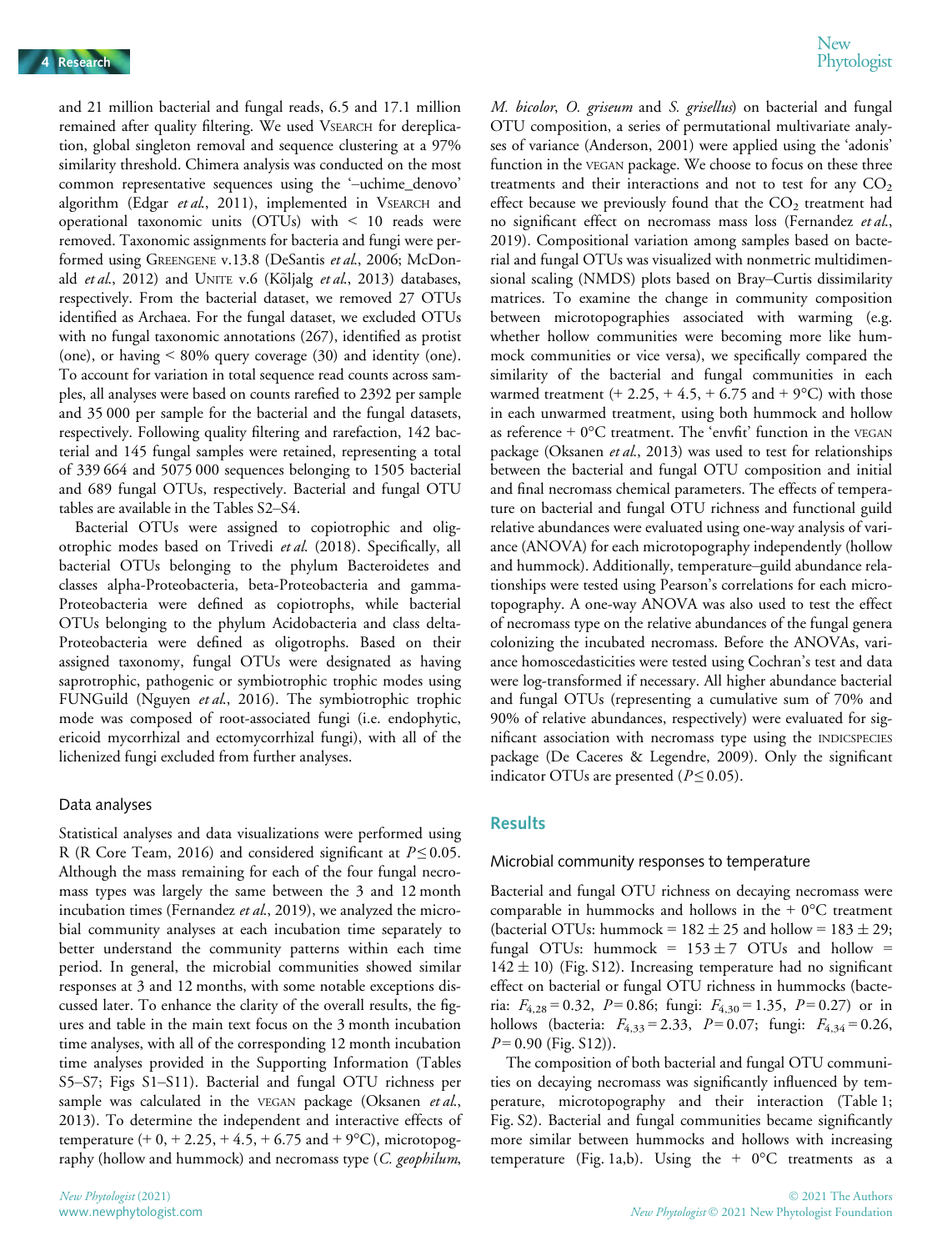# New<br>Phytologist Phytologist Research 5

Table 1 Permutational multivariate analyses of variance (\*,  $P \le 0.05$ , \*\*,  $P \le 0.01$ ; \*\*\*,  $P \le 0.001$ ) of bacterial and fungal operational taxonomic unit (OTU) composition depending on temperature (+

2021 The Authors

New Phytologist © 2021 New Phytologist Foundation

0, + 2.25, + 4.5, + 6.75 and + 9°C), microtopography (hollow and hummock), and necromass type (Cenococcum geophilum, Meliniomyces bicolor, Oidiodendron griseum and Suillus grisellus)

0, + 2.25, + 4.5, + 6.75 and + 9°C), microtopography (hollow and hummock), and necromass type (Cernococcum geophilum, Meliniomyces bicolor, Oidiodendron griseum and Suillus grisellus)

Permutational multivariate analyses of variance (\*, P ≤ 0.05; \*\*, P ≤ 0.01; \*\*\*, P ≤ 0.01; ^#\*, P ≤ 0.01; and fungal operational taxonomic unit (OTU) composition depending on temperature (+

|                                                      | Bacterial C | OTU composition |                                |                                                | Fungal OTU composition                          |                                          |                                                   |
|------------------------------------------------------|-------------|-----------------|--------------------------------|------------------------------------------------|-------------------------------------------------|------------------------------------------|---------------------------------------------------|
|                                                      |             | Ř               |                                |                                                |                                                 | Ř                                        |                                                   |
| Temperature                                          | 1.97119     | 0.10640         | $0.001***$                     | Temperature                                    |                                                 | 0.10331                                  | $0.001***$                                        |
| Vicrotopography                                      | 1.93165     | 0.02607         |                                | Microtopography                                | 2.2073<br>2.0064<br>2.88586<br>3.8586<br>0.7290 |                                          |                                                   |
| Necromass type                                       | 1.60256     | 0.06488         | $0.004**\0.006**\0.014*\0.947$ | Necromass type                                 |                                                 |                                          |                                                   |
| Temperature x microtopography                        | 1.43052     | 0.07721         |                                | Temperature X microtopography                  |                                                 |                                          |                                                   |
| Temperature x necromass type                         | 0.85422     | 0.13832         |                                | Temperature x necromass type                   |                                                 | 0.02348<br>0.13676<br>0.08699<br>0.10235 | 0.006**<br>0.001***<br>0.001***<br>0.000<br>0.965 |
| Vicrotopography x necromass type                     | 0.79518     | 0.03219         | 0.882                          | Microtopography x necromass type               |                                                 | 0.03051                                  |                                                   |
| Temperature x microtopography x necromass type       | 0.82940     | 0.12311         | 0.960                          | Temperature x microtopography x necromass type | 0.8692<br>0.8319                                | 0.10707                                  |                                                   |
| <b>Residuals</b>                                     | 0.43182     |                 |                                | Residuals                                      | 140953                                          |                                          |                                                   |
| Total                                                |             |                 |                                | <b>Total</b>                                   |                                                 |                                          |                                                   |
| Bold values highlight a significant treatment effect |             |                 |                                |                                                |                                                 |                                          |                                                   |

reference, the necromass-associated microbial communities in the warmed hollows became more similar to the reference hummock community (Fig. 1c,d), whereas the necromass-associated microbial communities in the warmed hummocks did not become more similar to the hollow reference  $(+ 0^{\circ}C)$ .

From a functional perspective, copiotrophic bacteria dominated the hummock (62%  $\pm$  7%), while hollow communities were more evenly distributed between copiotrophic (32% 10%) and oligotrophic bacteria (36%  $\pm$  12%) (Figs 2, S13). Both copiotrophic  $(F_{4,33} = 5.21, P \le 0.01)$  and oligotrophic  $(F_{4,33} = 6.97, P \le 0.001)$  bacterial abundances were significantly affected by the temperature treatments in the hollow (Table S5). By contrast, temperature had no significant effect on hummockassociated bacterial trophic groups. When analyzed as a continuous variable, temperature was significantly positively correlated with copiotrophic bacterial abundances and negatively with oligotrophic bacterial abundances in the hollows.

In the + 0°C treatment, saprotrophic (38  $\pm$  11%), pathogenic  $(20 \pm 12\%)$ , and symbiotrophic fungi  $(18 \pm 8\%)$  colonized fungal necromass incubated in the hummocks relatively evenly. By contrast, fungal saprotrophs  $(69 \pm 15\%)$  largely dominated in the hollows (Figs 2, S13). Increases in temperature in the hummocks were significantly associated with an increase in the relative abundances of saprotrophic fungi. In the hollows, increases in temperature correlated positively with the relative abundances of symbiotrophic fungi.

# Microbial community responses to necromass type

The composition of bacterial and fungal communities was also significantly influenced by necromass type (Table 1). Both bacterial composition and fungal composition were similar for three necromass types (C. geophilum, O. griseum and S. grisellus), but different on *M. bicolor* necromass (Fig. 3). These compositional differences were related to the initial necromass C (bacteria,  $P \le 0.05$ ; fungi,  $P \le 0.01$ ) and N content (bacteria,  $P \le 0.05$ ; fungi,  $P \le 0.05$ ) as well as the final Aliphatics<sub>2924</sub> (bacteria,  $P \le 0.01$ ; fungi,  $P \le 0.01$ ) and Aliphatics<sub>2850</sub> FTIR peaks (bacteria,  $P \le 0.01$ ; fungi,  $P \le 0.01$ ) (Table S7). Bacterial OTU composition was also significantly positively correlated, albeit to a lesser extent ( $P \le 0.05$ ), with one aromatics FTIR peak (Aromatics<sub>840</sub>).

The bacterial community consisted primarily of alpha-, betaand gamma-Proteobacteria, Sphingobacteria, Actinobacteria and Acidobacteria (Fig. S7). Alphaproteobacteria ( $F_{3,67} = 4.44$ ,  $P \le 0.01$ ) and Spartobacteria ( $F_{3.67} = 3.22$ ,  $P \le 0.05$ ) were less abundant on M. bicolor necromass. Among the 67 most abundant bacterial OTUs (i.e. those representing a total of 70% of the sequences), 10 were significant indicators of one necromass type based on INDICSPECIES analysis (Fig. S8): Comamonadaceae (OTU48) was an indicator of C. geophilum necromass; Acidicapsa (OTU103) and Granulicella (OTU80) were indicators of M. bicolor necromass; Mycobacterium (OTU7 and OTU839) and Opitutus (OTU11 and OTU51) were indicators of O. griseum necromass; and *Mucilaginibacter* (OTU19), Labrys (OTU58), Rhizobium (OTU29) and Verrucomicrobia (OTU77) were indicators of *S. grisellus* necromass.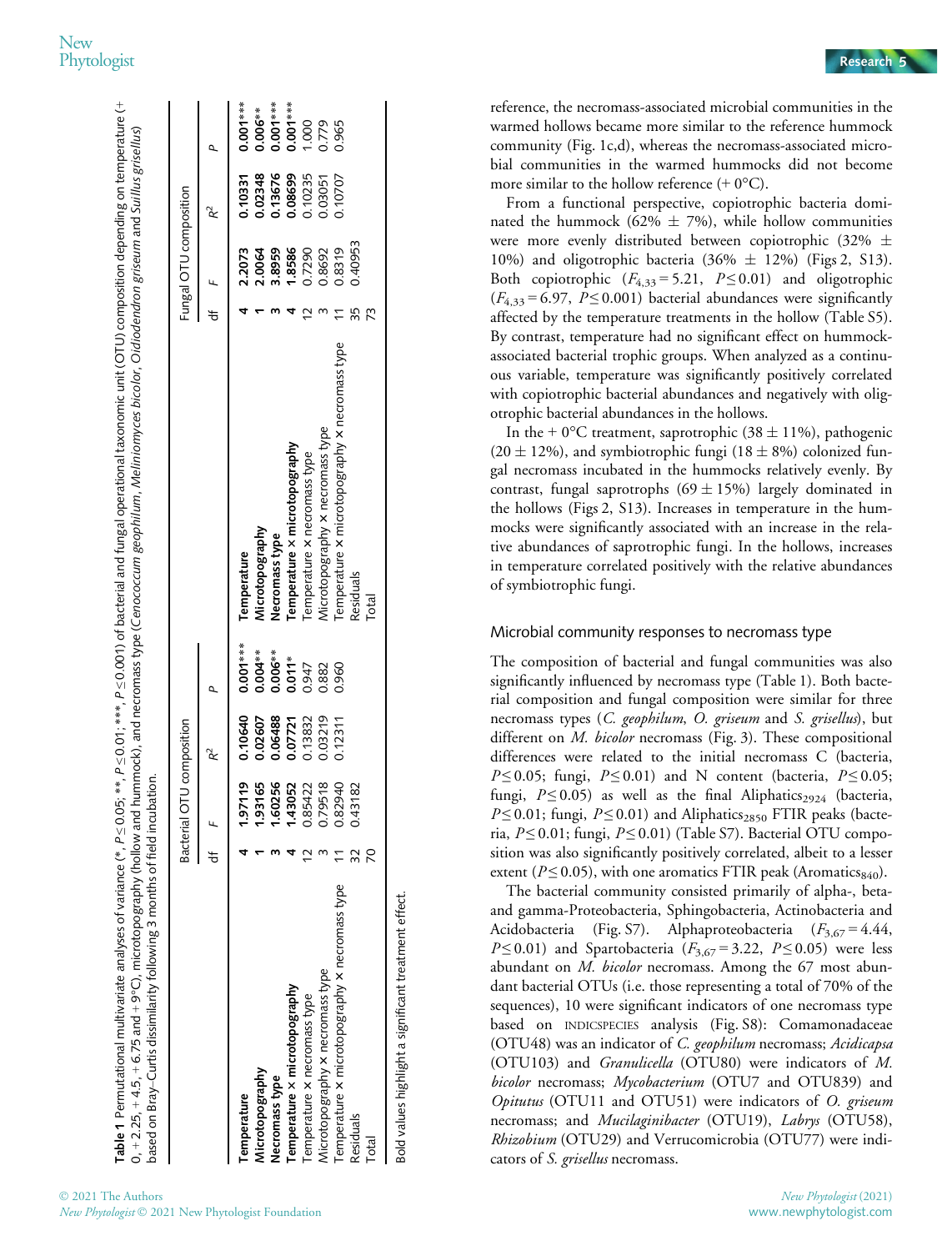

Fig. 1 Similarity (1 - Bray-Curtis dissimilarity) of bacterial (a) and fungal (c) operational taxonomic unit (OTU) composition in hummocks and hollows in each of the five temperature treatments  $(+ 0, + 2.25, + 4.5, + 6.75$  and  $(+9^{\circ}C)$  following 3 months of field incubation. Gray shading represents the 95% confidence interval. Similarity of bacterial (b) and fungal (d) OTU composition in each temperature treatment compared with the unwarmed (+ 0) hummock and unwarmed (+ 0) hollow, respectively. Different letters indicate significant differences (Tukey's honestly significant difference,  $P \le 0.05$ ). Boxes correspond to median (line in box), 25<sup>th</sup> percentile (lower line) and 75<sup>th</sup> percentile (upper line) ranges. Whiskers extend from 25<sup>th</sup> and 75<sup>th</sup> percentile limits to the smallest and largest values that do not exceed 1.5  $\times$  interquartile range limit in each direction. Data beyond the end of the whiskers are plotted individually as circles.

The fungal community was dominated by the classes Leotiomycetes, Sordariomycetes, Eurotiomycetes and Agaricomycetes as well as subphyla Mucoromycotina and Mortierellomycotina (Fig. S9). Unlike the other necromass types, M. bicolor necromass was significantly enriched in fungi in the Eurotiomycetes  $(F_{3,70} = 14.45, P \le 0.001)$  and depleted in those in the Agaricomycetes ( $F_{3,70} = 4.27$ ,  $P \le 0.01$ ). Among the 56 most abundant fungal OTUs (i.e. those representing 90% of the sequences), 10 were significant indicators of one necromass type (Fig. S10). For those with taxonomic identification at the species level, *Lecanicil*lium fungicola (OTU20) and Meliniomyces variabilis (OTU36) were indicators of C. geophilum necromass, Oidiondendron maius (OTU24), Cadophora finlandica (OTU22), Talaromyces stollii (OTU4), Talaromyces proteolyticus (OTU13) and Meliniomyces variabilis (OTU15, OTU45 and OTU2369) of M. bicolor necromass, Oidiodendron pilicola (OTU1) and Mortierella macrocystis (OTU 26) of O. griseum necromass, and Trichoderma appalachiense (OTU3) of S. grisellus necromass (Fig. 4).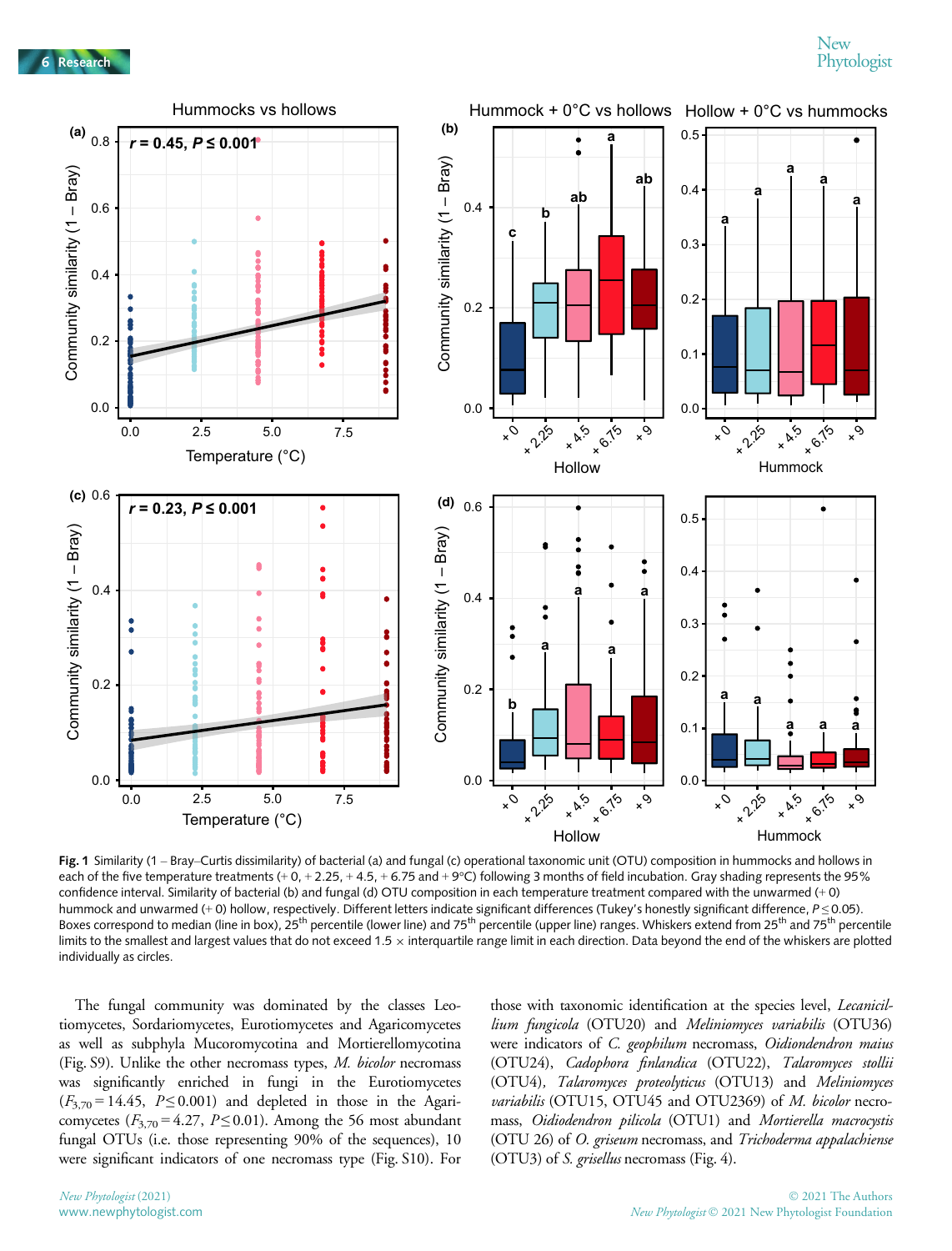

Fig. 2 Relationships between bacterial and fungal functional guild relative abundances and temperature treatments depending on microtopography (Hu, hummock; Ho, hollow) following 3 months of field incubation (\*,  $P \le 0.05$ ; \*\*,  $P \le 0.01$ ; \*\*\*,  $P \le 0.001$ ). Shading represents the 95% confidence interval.

#### Fungal genus-level response to necromass type

Colonizing fungi from the same genus as the incubated necromass were detected for three of the four genera. Specifically, Meliniomyces, Oidiodendron and Suillus were detected on all four necromass types, while the genus *Cenococcum* was not identified on any necromass type (Fig. 4). On average, OTUs in the genus Suillus showed no preference across necromass types, with relative abundances ranging from 0.47% on S. grisellus necromass to 1.51% on *C. geophilum* necromass  $(F_{3,70} = 0.47, P = 0.70)$ . By contrast, necromass type significantly affected the relative abundances of *Meliniomyces* ( $F_{3,70}$  = 5.06,  $P \le 0.01$ ) and *Oidiodendron* OTUs ( $F_{3,70}$  = 39.2,  $P \le 0.001$ ), with both being highly enriched on necromass from the same genus (M. bicolor and O. griseum, respectively).

# **Discussion**

This study represents the first to examine the responses of microbial communities associated with decomposing mycorrhizal fungal necromass under manipulated environmental conditions. The warming treatments in the SPRUCE experiment have modified the abiotic conditions in the hummocks and hollows, with the hollows becoming less water-saturated (Fernandez et al., 2019). Previously, we found that this change strongly influenced the rate at which mycorrhizal necromass decomposed (Fernandez et al., 2019) and here we show that there were also significant shifts in microbial communities in the decomposing necromass, which were associated with temperature and microtopography. Specifically, we found that across necromass types, both bacterial and fungal communities in hollows became increasingly similar to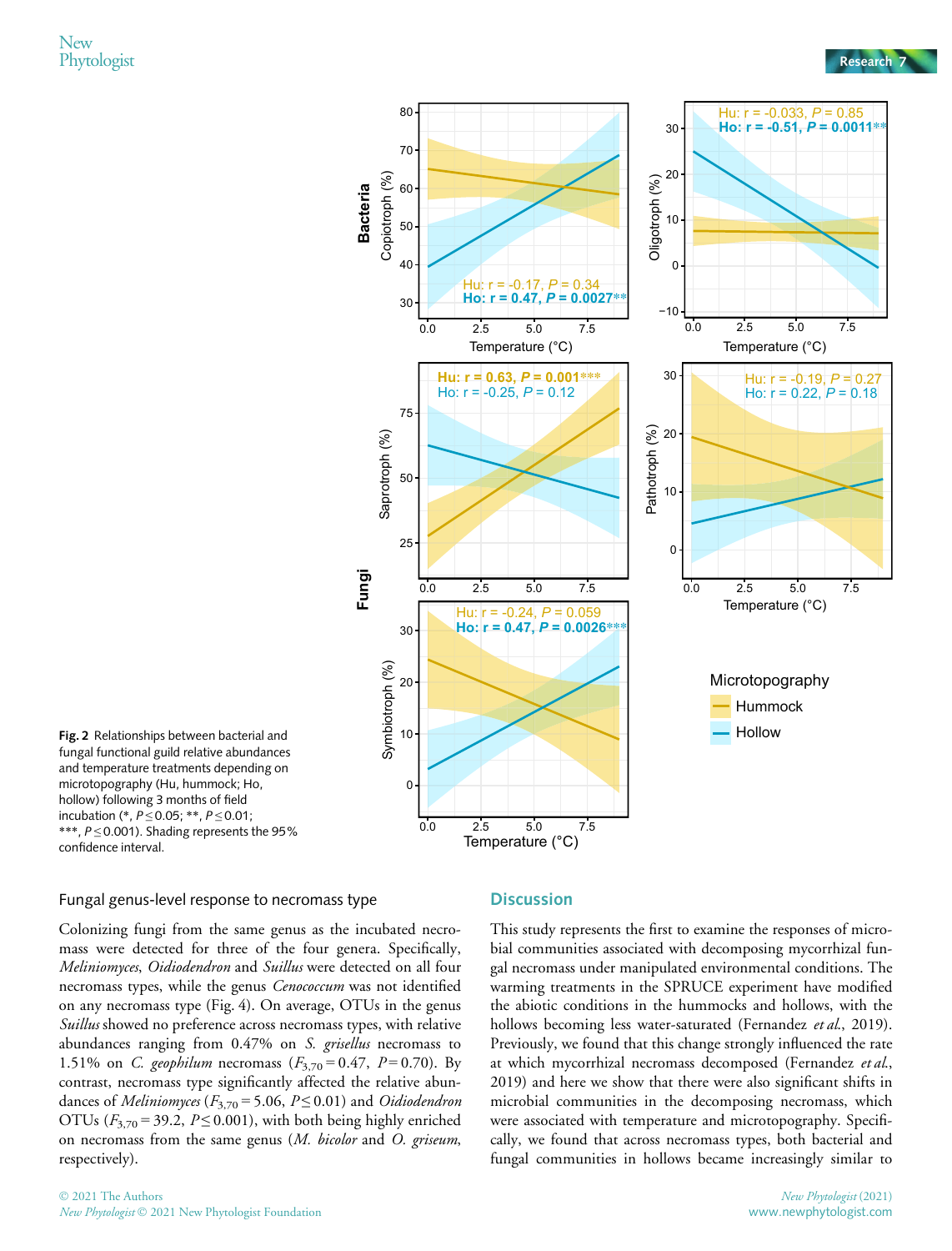

those in hummocks with increasing warming, a phenomenon we refer to as 'hummockification'. This trend was most strong after 3 months, whereas after 12 months this response was no longer present for the bacteria (because the community had already been 'hummockified'), but remained for the fungi (Fig. S4). Major structural shifts in fungal community structure with comparable warming were also observed in bulk peat soils by Asemaninejad et al. (2018) in a mesocosm experiment. Collectively, these results from different study systems and sample types suggest that the temperature-related trend we observed on mycorrhizal fungal necromass may be broadly representative of alterations in the microbial community present in warming peatlands, although the rapid turnover of fungal necromass relative to other organic matter substrates may make this microbial community particularly sensitive to altered environmental conditions.

With regard to our first research question, we found a strong correspondence between the effect of warming on mycorrhizal fungal necromass mass loss and microbial community composition; in both cases the changes as a result of warming were most pronounced in the hollows. Importantly, the observed changes in taxonomic composition appear to have notable functional consequences, given the shift from oligotrophic to copiotrophic bacterial dominance with increasing temperature in hollows (but not hummocks). This transition suggests that as temperatures increase, the capacity of bacterial communities to decompose complex substrates may be declining. The abundance trends also further reiterate the 'hummockification' pattern noted earlier, with both the bacterial copiotroph and oligotroph abundances in the hollows becoming increasingly similar to those in the hummocks as temperatures increase. Similar functional shifts were

Fig. 3 Nonmetric multidimensional scaling (NMDS) plots of bacterial and fungal operational taxonomic unit (OTU) composition depending on necromass type (Cenococcum geophilum, Meliniomyces bicolor, Oidiodendron griseum and Suillus grisellus) following 3 months of field incubation. Squares represent centroids, with lines representing 1 SE. Arrows represent vectors of necromass chemical parameters correlated with differences in community composition. Only the significant vectors are represented (\*,  $P \le 0.05$ ; \*\*,  $P \le 0.01$ ; \*\*\*,  $P \le 0.001$ ). Blue and yellow vectors represent initial and final necromass chemical parameters, respectively.



Fig. 4 The relative abundance of Cenococcum, Meliniomyces, Oidiodendron and Suillus fungal genera depending on necromass type following 3 months of field incubation (C. geophilum, M. bicolor, O. griseum and S. grisellus) ( $\pm$  SE). Different letters indicate significant differences (Tukey's honestly significant difference,  $P \le 0.05$ ).

also observed in the fungal communities associated with the decomposing necromass, most notably a significant rise in the relative abundances of symbiotrophic fungi with increasing temperature in the hollows. While the specific consequences of these compositional changes are not yet clear, it is possible that they may lead to major modifications of the N cycle in the hollows through enhanced competition for nutrients with saprotrophic fungi (Fernandez & Kennedy, 2016).

Regarding our second question, the analysis of correlations between microbial community composition and chemical attributes of fungal necromass revealed similarities between and differences from previous observations. Here, we only analyzed the microbial communities in the later stages of decomposition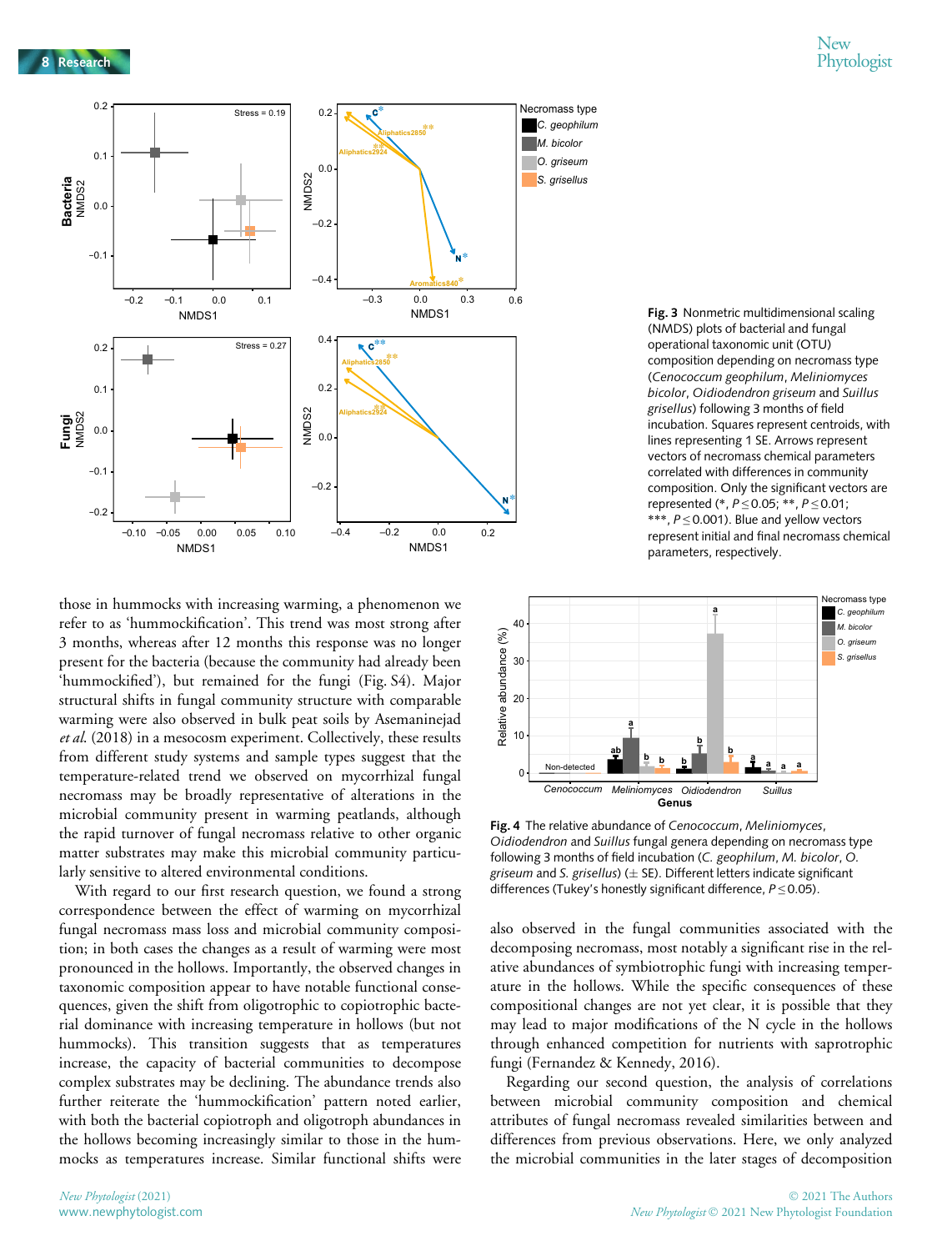when the large majority of mass loss had already occurred (Fernandez et al., 2019). Despite that, we found that initial necromass C and N content remained important predictors of the bacterial and fungal communities, which is similar to results found in other studies over shorter timescales (Brabcová et al., 2018; Ryan et al., 2020). The differences in decomposer community composition appeared to be largely associated with the unique chemistry of *Meliniomyces bicolor*, which has a much higher C : N ratio than the other three necromass types. More closely analyzing the chemistry of the remaining necromass, it appears that differences in aliphatic content, in particular (which was higher in *M. bicolor* necromass), were most strongly associated with variation in microbial community structure. We suspect that this pattern is probably a result of aliphatic compounds being an active target of catabolism once more labile substrates have been consumed. Interestingly, while in a previous study we found that initial melanin content was the strongest predictor of the amount of necromass remaining in this experiment study (Fernandez et al., 2019), it was not a factor explaining significant differences in microbial community structure among the four necromass types. This result differs from results found in other systems (Fernandez & Kennedy, 2018), suggesting that more research is needed to better understand how different microbes process fungal melanin during necromass decomposition.

In relation to our third research question, we found a disproportionate amount of colonization of Meliniomyces and Oidiodendron fungal necromass by fungi from the same genera, but from different species than the ones used to generate necromass. To our knowledge, this differs from all previous necromass decomposition experiments where the dominant fungal OTUs came from taxa not related to the decomposing necromass (Drigo et al., 2012; Brabcová et al., 2016, 2018; Fernandez & Kennedy, 2018; Beidler et al., 2020; Maillard et al., 2020). If this taxon-specific response were something uniquely caused by the abiotic conditions in peatlands, we would have expected to see similar enrichment patterns on the other two necromass types, but that was not the case. Instead, it appears that taxa belonging to potential ericoid mycorrhizal genera have an enhanced capacity to colonize their congeneric necromass. The fact that potential ericoid mycorrhizal fungi are efficient colonizers of dead mycelium is consistent with a number of experimental studies that have demonstrated that ericoid mycorrhizal fungi are able to directly target chitin for decomposition and that much of the N present in necromass is transferred to the host plant (Leake & Read, 1990; Kerley & Read, 1995, 1998). Differences in chitin utilization between ericoid and ectomycorrhizal fungi were also demonstrated by Kerley & Read (1998), with ericoid mycorrhizal fungi having significantly higher growth on chitin than ectomycorrhizal fungal species (both related to *Suillus*). However, the high fungal cell wall decomposition abilities of the ericoid mycorrhizal fungi do not explain why they were extremely efficient at colonizing congeneric fungal necromass in our study. The mechanisms underpinning selective colonization of necromass from related species by the ericoid mycorrhizal fungi might be related to better detection of necromass hotspots in soil (chemotaxis) or some

enzymatic advantages by comparison with phylogenetically distant fungal decomposers. Intriguingly, this potential enhanced capacity of ericoid mycorrhizal fungi to obtain N from necromass of phylogenetically related species may also help to explain the significantly improved performance of ericaceous shrubs in response to warming in the SPRUCE experiment and elsewhere (Malhotra et al., 2020).

While this study provides a number of new insights into the ecological factors structuring necromass-associated microbial communities, there are important caveats that should be considered. The use of sequence reads as proxies for microbial abundances should always be interpreted with some caution owing to differences among taxa in gene copy numbers (Lofgren et al., 2019), primer affinities (Taylor et al., 2016) and amplicon lengths (Nguyen et al., 2016). As such, future studies using nonmolecular methods to assess taxon-specific abundances, such as phospholipid fatty acid analysis, will be important in validating the observed patterns. Our functional inferences also rely on accurate assignment based on existing databases. This can be particularly challenging for ericoid mycorrhizal fungi as a result of some taxa having mixed ecological strategies (e.g. Meliniomyces can form both ectomycorrhizal and ericoid mycorrhizas and Oidiodendron can present either symbiotrophic or saprotrophic trophic modes (Vrålstad et al., 2002)). As such, we chose to analyze all root-associated fungal taxa by trophic mode rather than specific guild. Although there may be some concern about the initial drying temperature being sufficient to kill the four mycorrhizal fungi used in our incubations, had there been survival we would have expected some mass gain in the bags over time, which we did not observe. Further, we would also have expected to find the exact same four fungal taxa in the microbial communities on each type of decomposing necromass, which we did not. Together these results suggest there was no revival of the original substrate during the incubations. Lastly, we recognize that our litter-bag technique excludes potentially important decomposers, including soil fauna as well as roots (Crowther et al., 2013; Brzostek et al., 2015; Bradford et al., 2016), which may alter microbial decomposer community composition in important ways (Maillard et al., 2021).

Overall, our results indicate that warming in peatlands is likely to have significant consequences on the turnover of mycorrhizal fungal mycelium linked to shifts in microbial decomposer community composition. Specifically, the hollow microsites are likely to experience enhanced organic matter decomposition, as microbial communities adapted to the abiotic conditions in hummocks move deeper into the peat with water table decline. However, because warming can create more stressful conditions in hummocks (as a result of enhanced desiccation (Norby et al., 2019)), it will be important to continue to track how the rooting depths of both trees and ericaceous shrubs respond to temperature changes (Malhotra et al., 2020), as that will strongly affect where the majority of mycorrhizal fungal biomass grows and dies. Finally, a congeneric necromass colonization advantage might represent a new functional trait of the ericoid mycorrhizal fungi potentially involved in host plant nutrition in peatlands and deserves further field-based investigation.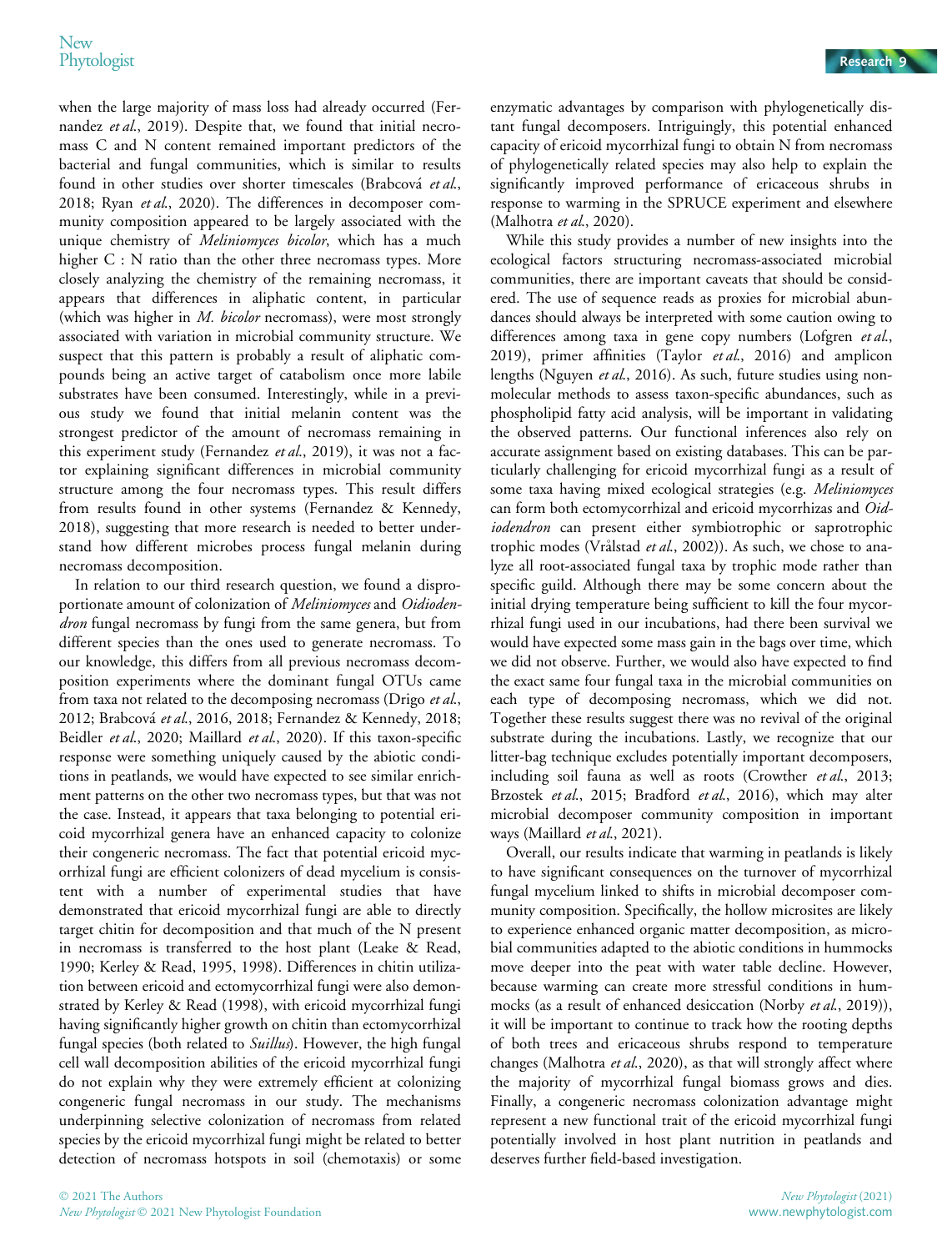

# Acknowledgements

We would like to thank B. Lindahl and two anonymous reviewers for their helpful comments and suggestions on previous versions of this manuscript. Research was supported in part by a grant to PGK and HK from the Norwegian Centennial Chairs Program and the National Science Foundation (2038293 to PGK). The SPRUCE project is generously supported by U.S. Department of Energy, Office of Science, Biological and Environmental Research Program. The authors declare there are no conflict of interests.

# Author contributions

PGK and CWF designed the experiment. FM, CWF, SM, KAH, RKK, HK and PGK performed the experiment or collected, analyzed and interpreted the data. FM and PFK wrote the first draft of the manuscript. All the authors contributed to the final version of the manuscript.

## **ORCID**

Christopher W. Fernandez D https://orcid.org/0000-0002-6310-6027

Katherine A. Heckman D https://orcid.org/0000-0003-2265-4542

François Maillard **https://orcid.org/0000-0002-2144-5629** Sunil Mundra D https://orcid.org/0000-0002-0535-118X

# Data availability

Bacterial and fungal rarefied OTU tables and their associated mapping files are included in the Supporting Information. Other data regarding fungal necromass mass losses and chemical parameters that support the findings of this study are available on request from the corresponding author.

#### References

- Akroume E, Maillard F, Bach C, Hossann C, Brechet C, Angeli N, Zeller B, Saint-André L, Buée M. 2019. First evidences that the ectomycorrhizal fungus Paxillus involutus mobilizes nitrogen and carbon from saprotrophic fungus necromass. Environmental Microbiology 21: 197–208.
- Andersen R, Chapman SJ, Artz RRE. 2013. Microbial communities in natural and disturbed peatlands: a review. Soil Biology and Biochemistry 57: 979–994.
- Anderson MJ. 2001. A new method for non-parametric multivariate analysis of variance. Austral Ecology 26: 32-46.
- Asemaninejad A, Thorn RG, Branfireun BA, Lindo Z. 2018. Climate change favours specific fungal communities in boreal peatlands. Soil Biology and Biochemistry 120: 28–36.
- Asemaninejad A, Thorn RG, Branfireun BA, Lindo Z. 2019. Vertical stratification of peatland microbial communities follows a gradient of functional types across hummock-hollow microtopographies. Ecoscience 26: 249–258.
- Asemaninejad A, Thorn RG, Lindo Z. 2017. Vertical distribution of fungi in hollows and hummocks of boreal peatlands. Fungal Ecology 27: 59–68.

Beidler KV, Phillips RP, Andrews E, Maillard F, Mushinski RM, Kennedy PG. 2020. Substrate quality drives fungal necromass decay and decomposer

- Belyea LR, Malmer N. 2004. Carbon sequestration in peatland: patterns and mechanisms of response to climate change. Global Change Biology 10: 1043-1052.
- Brabcova V, Novakova M, Davidova A, Baldrian P. 2016. Dead fungal mycelium in forest soil represents a decomposition hotspot and a habitat for a specific microbial community. New Phytologist 210: 1369-1381.
- Brabcová V, Štursová M, Baldrian P. 2018. Nutrient content affects the turnover of fungal biomass in forest topsoil and the composition of associated microbial communities. Soil Biology and Biochemistry 118: 187-198.
- Bradford MA, Berg B, Maynard DS, Wieder WR, Wood SA. 2016. Understanding the dominant controls on litter decomposition. Journal of Ecology 104: 229–238.
- Bragazza L, Parisod J, Buttler A, Bardgett RD. 2013. Biogeochemical plant–soil microbe feedback in response to climate warming in peatlands. Nature Climate Change 3: 273–277.
- Breeuwer A, Robroek BJ, Limpens J, Heijmans MM, Schouten MG, Berendse F. 2009. Decreased summer water table depth affects peatland vegetation. Basic and Applied Ecology 10: 330–339.

Brzostek ER, Dragoni D, Brown ZA, Phillips RP. 2015. Mycorrhizal type determines the magnitude and direction of root-induced changes in decomposition in a temperate forest. New Phytologist 206: 1274-1282.

Caporaso JG, Lauber CL, Walters WA, Berg-Lyons D, Huntley J, Fierer N, Owens SM, Betley J, Fraser L, Bauer M et al. 2012. Ultra-high-throughput microbial community analysis on the Illumina HiSeq and MiSeq platforms. ISME Journal 6: 1621–1624.

- Clemmensen KE, Finlay RD, Dahlberg A, Stenlid J, Wardle DA, Lindahl BD. 2015. Carbon sequestration is related to mycorrhizal fungal community shifts during long-term succession in boreal forests. New Phytologist 205: 1525-1536.
- Crowther TW, Stanton DWG, Thomas SM, A'Bear AD, Hiscox J, Jones TH, Voriskova J, Baldrian P, Boddy L. 2013. Top-down control of soil fungal community composition by a globally distributed keystone consumer. Ecology 94: 2518–2528.
- De Caceres M, Legendre P. 2009. Associations between species and groups of sites: indices and statistical inference. Ecology 90: 3566–3574.
- DeSantis TZ, Hugenholtz P, Larsen N, Rojas M, Brodie EL, Keller K, Huber T, Dalevi D, Hu P, Andersen GL. 2006. Greengenes, a chimera-checked 16S rRNA gene database and workbench compatible with ARB. Applied and Environment Microbiology 72: 5069–5072.
- Drigo B, Anderson IC, Kannangara GSK, Cairney JWG, Johnson D. 2012. Rapid incorporation of carbon from ectomycorrhizal mycelial necromass into soil fungal communities. Soil Biology and Biochemistry 49: 4-19.
- Edgar RC, Haas BJ, Clemente JC, Quince C, Knight R. 2011. UCHIME improves sensitivity and speed of chimera detection. Bioinformatics 27: 2194-2200.
- Fehrer J, Reblova M, Bambasova V, Vohnık M. 2019. The root-symbiotic Rhizoscyphus ericae aggregate and Hyaloscypha (Leotiomycetes) are congeneric: phylogenetic and experimental evidence. Studies in Mycology 92: 195–225.
- Fernandez CW, Heckman K, Kolka R, Kennedy PG. 2019. Melanin mitigates the accelerated decay of mycorrhizal necromass with peatland warming. Ecology Letters 22: 498–505.
- Fernandez CW, Kennedy PG. 2016. Revisiting the 'Gadgil effect': do interguild fungal interactions control carbon cycling in forest soils? New Phytologist 209: 1382–1394.
- Fernandez CW, Kennedy PG. 2018. Melanization of mycorrhizal fungal necromass structures microbial decomposer communities. Journal of Ecology 106: 468–479.
- Fernandez CW, Koide RT. 2014. Initial melanin and nitrogen concentrations control the decomposition of ectomycorrhizal fungal litter. Soil Biology and Biochemistry 77: 150–157.
- Fernandez CW, Langley JA, Chapman S, McCormack ML, Koide RT. 2016. The decomposition of ectomycorrhizal fungal necromass. Soil Biology and Biochemistry 93: 38–49.
- Gallego-Sala AV, Charman DJ, Brewer S, Page SE, Prentice IC, Friedlingstein P, Moreton S, Amesbury MJ, Beilman DW, Björck S et al. 2018. Latitudinal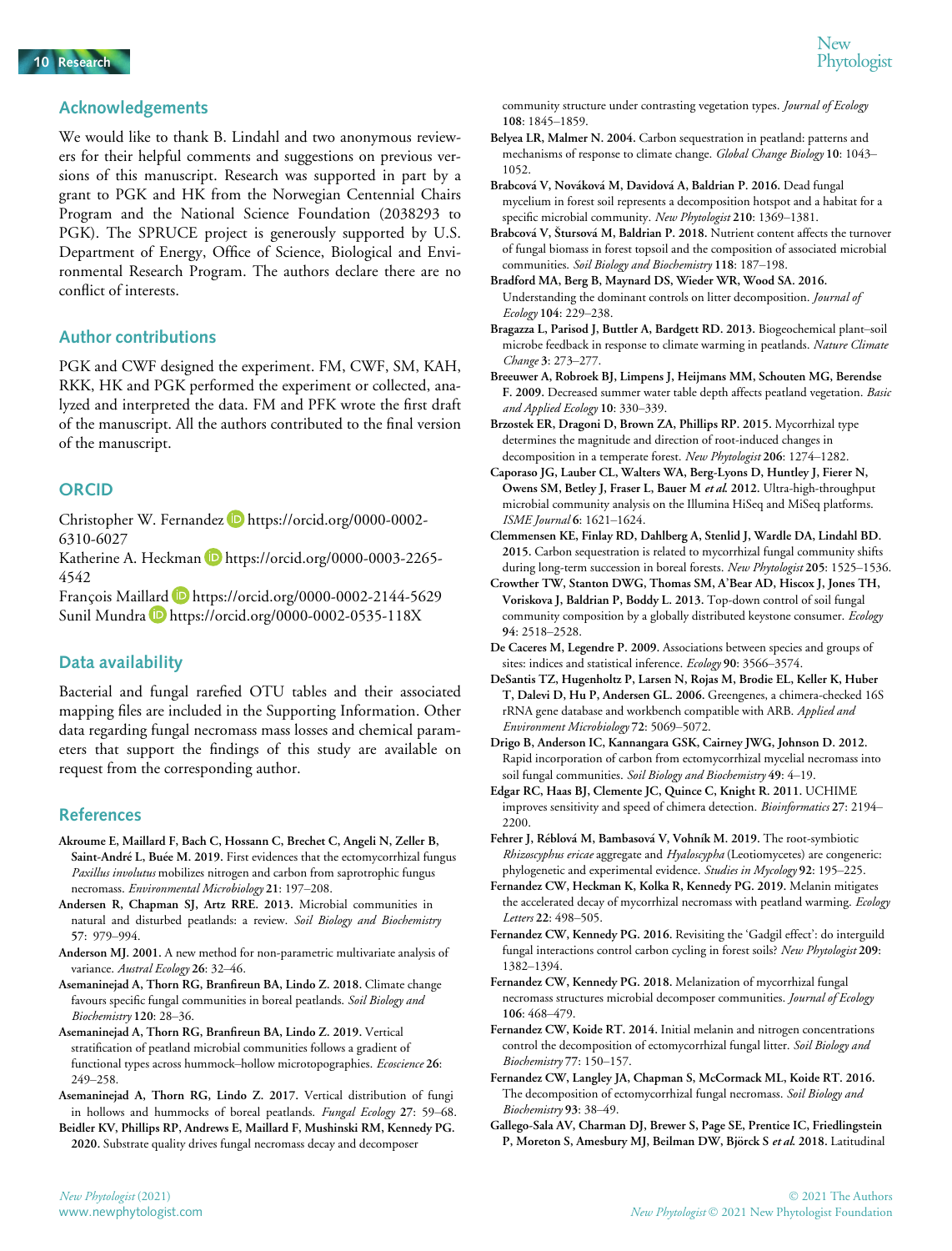limits to the predicted increase of the peatland carbon sink with warming. Nature Climate Change 8: 907–913.

- García FC, Bestion E, Warfield R, Yvon-Durocher G. 2018. Changes in temperature alter the relationship between biodiversity and ecosystem functioning. Proceedings of the National Academy of Sciences, USA 115: 10989– 10994.
- Gorham E. 1991. Northern peatlands: role in the carbon cycle and probable responses to climatic warming. Ecological Applications 1: 182–195.

Hambleton S, Sigler L. 2005. Meliniomyces, a new anamorph genus for rootassociated fungi with phylogenetic affinities to  $\mathit{Rhizoscyphus}\,\mathit{ericae}\ (\equiv$ Hymenoscyphus ericae), Leotiomycetes. Studies in Mycology 53: 1-27.

Hanson P, Phillips J, Norby R, Warren J, Griffiths N, Ricciuto D. 2019. Peatland responses to warming and elevated  $CO_2$ :  $CO_2$  and  $CH_4$  flux responses, the status of vegetation net primary production and implications for ecosystem carbon exchange after 3-years of manipulation. Geophysical Research Abstracts 21: Article ID: 11610.

Hanson PJ, Riggs JS, Nettles WR IV, Phillips JR, Krassovski MB, Hook LA, Gu L, Richardson AD, Aubrecht DM, Ricciuto DM et al. 2017. Attaining whole-ecosystem warming using air and deep-soil heating methods with an elevated CO<sub>2</sub> atmosphere. Biogeosciences 14: 861-883.

Hildebrand F, Tadeo R, Voigt AY, Bork P, Raes J. 2014. LotuS: an efficient and user-friendly OTU processing pipeline. Microbiome 2: 30.

Ihrmark K, Bodeker ITM, Cruz-Martinez K, Friberg H, Kubartova A, Schenck J, Strid Y, Stenlid J, Brandstrom-Durling M, Clemmensen KE et al. 2012. New primers to amplify the fungal ITS2 region—evaluation by 454 sequencing of artificial and natural communities. FEMS Microbiology Ecology 82: 666–677.

Ito A, Reyer CP, Gädeke A, Ciais P, Chang J, Chen M, François L, Forrest M, Hickler T, Ostberg S et al. 2020. Pronounced and unavoidable impacts of low-end global warming on northern high-latitude land ecosystems. Environmental Research Letters 15: e044006.

Kerley SJ, Read DJ. 1995. The biology of mycorrhiza in the Ericaceae: XVIII. Chitin degradation by Hymenoscyphus ericae and transfer of chitin-nitrogen to the host plant. New Phytologist 131: 369–375.

Kerley SJ, Read DJ. 1998. The biology of mycorrhiza in the Ericaceae. XX. Plant and mycorrhizal necromass as nitrogenous substrates for the ericoid mycorrhizal fungus Hymenoscyphus ericae and its host. New Phytologist 139: 353–360.

Kõljalg U, Nilsson RH, Abarenkov K, Tedersoo L, Taylor AFS, Bahram M, Bates ST, Bruns TD, Bengtsson-Palme J, Callaghan TM et al. 2013. Towards a unified paradigm for sequence-based identification of fungi. Molecular Ecology 22: 5271–5277.

Leake JR, Read DJ. 1990. Chitin as a nitrogen source for mycorrhizal fungi. Mycological Research 94: 993–995.

Lofgren LA, Uehling JK, Branco S, Bruns TD, Martin F, Kennedy PG. 2019. Genome-based estimates of fungal rDNA copy number variation across phylogenetic scales and ecological life-styles. Molecular Ecology 28: 721–730.

Maillard F, Kennedy PG, Adamczyk B, Heinonsalo J, Buée M. 2021. Root presence modifies the long-term decomposition dynamics of fungal necromass and the associated microbial communities in a boreal forest. Molecular Ecology 30: 1921–1935.

Maillard F, Schilling J, Andrews E, Schreiner KM, Kennedy P. 2020. Functional convergence in the decomposition of fungal necromass in soil and wood. FEMS Microbiology Ecology 96: fiz209.

Malhotra A, Brice DJ, Childs J, Graham JD, Hobbie EA, Vander Stel H, Feron SC, Hanson PJ, Iversen CM. 2020. Peatland warming strongly increases fineroot growth. Proceedings of the National Academy of Sciences, USA 117: 17627– 17634.

McDonald D, Price MN, Goodrich J, Nawrocki EP, DeSantis TZ, Probst A, Andersen GL, Knight R, Hugenholtz P. 2012. An improved Greengenes taxonomy with explicit ranks for ecological and evolutionary analyses of bacteria and archaea. ISME Journal 6: 610-618.

Moore T, Basiliko N. 2006. Decomposition in boreal peatlands. In: Boreal peatland ecosystems. Ecological studies (analysis and synthesis), vol 188. Berlin, Heidelberg: Springer, 125–143.

Moore TR, Bubier JL, Bledzki L. 2007. Litter decomposition in temperate peatland ecosystems: the effect of substrate and site. Ecosystems 10: 949–963. Moore TR, Dalva M. 1993. The influence of temperature and water table position on carbon dioxide and methane emissions from laboratory columns of peatland soils. Journal of Soil Science 44: 651–664.

Mundra S, Kjønaas OJ, Morgado LN, Krabberød AK, Ransedokken Y, Kauserud H. 2021. Soil depth matters: shift in composition and interkingdom co-occurrence patterns of microorganisms in forest soils. FEMS Microbiology Ecology 97: fiab022.

Nguyen NH, Song Z, Bates ST, Branco S, Tedersoo L, Menke J, Kennedy PG. 2016. FUNGuild: an open annotation tool for parsing fungal community datasets by ecological guild. Fungal Ecology 20: 241-248.

Nikolenko SI, Korobeynikov AI, Alekseyev MA. 2013. BayesHammer: Bayesian clustering for error correction in single-cell sequencing. BMC Genomics 14: S7.

Nilsson RH, Veldre V, Hartmann M, Unterseher M, Amend A, Bergsten J, Kristiansson K, Ryberg M, Jumpponen A, Abarenkov K. 2010. An open source software package for automated extraction of ITS1 and ITS2 from fungal ITS sequences for use in high-throughput community assays and molecular ecology. Fungal Ecology 3: 284–287.

Norby RJ, Childs J, Hanson PJ, Warren JM. 2019. Rapid loss of an ecosystem engineer: sphagnum decline in an experimentally warmed bog. Ecology and Evolution 9: 12571–12585.

Oksanen J, Blanchet FG, Kindt R, Legendre P, Minchin PR, O'Hara RB, Simpson GL, Solymos P, Stevens MHH, Szoecs E, Wagner E. 2013. VEGAN: community ecology package, v.2.0-7. R package. [WWW document] URL [http://](http://CRAN.R-project.org/package=vegan) [CRAN.R-project.org/package=vegan](http://CRAN.R-project.org/package=vegan).

R Core Team. 2016. R: a language and environment for statistical computing. Vienna, Austria: R Foundation for Statistical Computing. [WWW document] URL [https://www.R-project.org/.](https://www.R-project.org/)

Read DJ, Leake JR, Perez-Moreno J. 2004. Mycorrhizal fungi as drivers of ecosystem processes in heathland and boreal forest biomes. Canadian Journal of Botany 82: 1243–1263.

Reich PB, Sendall KM, Rice K, Rich RL, Stefanski A, Hobbie SE, Montgomery RA. 2015. Geographic range predicts photosynthetic and growth response to warming in co-occurring tree species. Nature Climate Change 5: 148-152.

Robroek BJ, Limpens J, Breeuwer A, Schouten MG. 2007. Effects of water level and temperature on performance of four Sphagnum mosses. Plant Ecology 190: 97–107.

Rognes T, Flouri T, Nichols B, Quince C, Mahé F. 2016. VSEARCH: a versatile open source tool for metagenomics. PeerJ 4: e2584.

Ryan ME, Schreiner KM, Swenson JT, Gagne J, Kennedy PG. 2020. Rapid changes in the chemical composition of degrading ectomycorrhizal fungal necromass. Fungal Ecology 45: 100922.

Samson M, Słowińska S, Słowiński M, Lamentowicz M, Barabach J, Harenda K, Zielińska M, Robroek BJ, Jassey VE, Buttler A et al. 2018. The impact of experimental temperature and water level manipulation on carbon dioxide release in a poor fen in Northern Poland. Wetlands 38: 551–563.

Sebestyen SD, Dorrance C, Olson DM, Verry ES, Kolka RK, Elling AE, Kyllander R. 2011. Long-term monitoring sites and trends at the Marcell experimental forest. In: Kolka RK, Sebestyen SD, Verry ES, Brooks KN, eds. Peatland biogeochemistry and watershed hydrology at the Marcell experimental forest. Boca Raton, FL, USA: CRC Press, 15–71.

Serreze MC, Walsh JE, Chapin FS III, Osterkamp T, Dyurgerov M, Romanovsky V, Oechel WC, Morison J, Zhang T, Barry RG. 2000. Observational evidence of recent change in the northern high-latitude environment. Climate Change 46: 159-207.

Taylor DL, Walters WA, Lennon NJ, Bochicchio J, Krohn A, Caporaso JG, Pennanen T. 2016. Accurate estimation of fungal diversity and abundance through improved lineage-specific primers optimized for Illumina amplicon sequencing. Applied and Environmental Microbiology 82: 7217–7226.

Traill LW, Lim ML, Sodhi NS, Bradshaw CJ. 2010. Mechanisms driving change: altered species interactions and ecosystem function through global warming. Journal of Animal Ecology 79: 937-947.

Trivedi P, Wallenstein MD, Delgado-Baquerizo M, Singh BK. 2018. Chapter 3 – microbial modulators and mechanisms of soil carbon storage. In: Singh BK, ed. Soil carbon storage. Cambridge, MA, USA: Academic Press, 73–115.